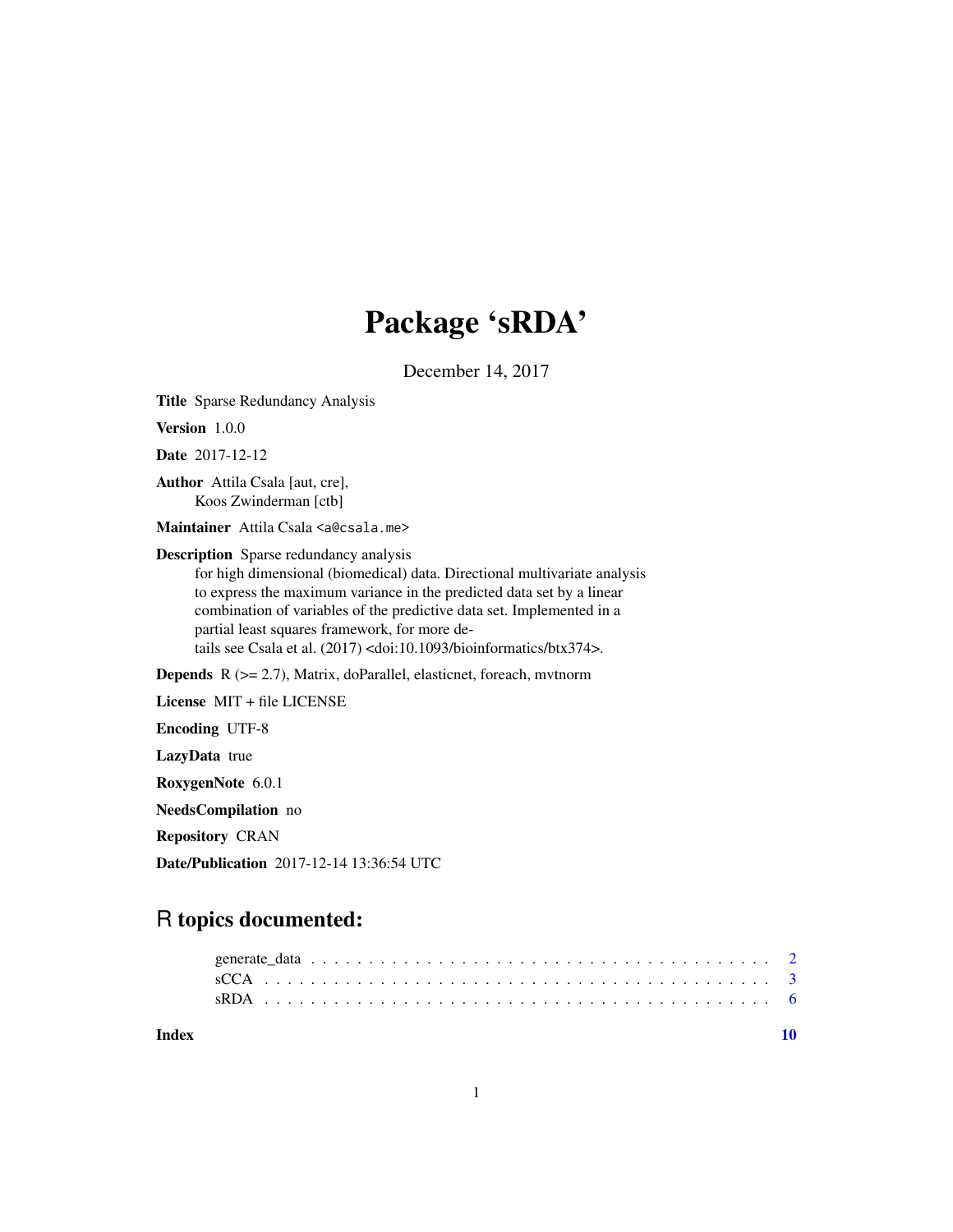#### Description

Generate two data sets with highly correlated and noise variables modeled in a multiple latent variable structure. The latent variables are orthogonal to each other thus capture a different portion of association between the involved data sets. Thu function generates data that can be used to verify sRDA's ability of finding the highly correlated variables accross multiple latent variables.

#### Usage

```
generate_data(nr_LVs = 1, n = 50, nr_correlated_Xs = c(5),
 nr\_uncorrelated_Xs = 250, mean_reg_weights_assoc_X = c(0.7),
  sd_reg_weights_assoc_X = c(0.05), Xnoise_min = -0.3, Xnoise_max = 0.3,
 nr\_correlated_Ys = c(5), nr\_uncorrelated_Ys = 350,
 mean_reg_weights_assoc_Y = c(0.7), sd_reg_weights_assoc_Y = c(0.05),
  Ynoise_min = -0.3, Ynoise_max = 0.3)
```
#### Arguments

| nr_LVs                   | The number of latent variables between the predicitve and predicted data sets.<br>The latent variables model the association between data sets.                                               |  |  |  |  |  |
|--------------------------|-----------------------------------------------------------------------------------------------------------------------------------------------------------------------------------------------|--|--|--|--|--|
| n                        | The number of observations (rows) in the data sets.                                                                                                                                           |  |  |  |  |  |
| nr_correlated_Xs         |                                                                                                                                                                                               |  |  |  |  |  |
|                          | Number of variables of the predictive data set that are associated with the latent<br>variables.                                                                                              |  |  |  |  |  |
| nr_uncorrelated_Xs       |                                                                                                                                                                                               |  |  |  |  |  |
|                          | Number of variables of the predictive data set that is not associated with the<br>latent variables.                                                                                           |  |  |  |  |  |
| mean_reg_weights_assoc_X |                                                                                                                                                                                               |  |  |  |  |  |
|                          | Mean of the regression weights of the predictive varaibles that are associated<br>with the latent variables.                                                                                  |  |  |  |  |  |
| sd_reg_weights_assoc_X   |                                                                                                                                                                                               |  |  |  |  |  |
|                          | Standard deviation of the regression weights of the predictive varaibles that are<br>associated with the latent variables.                                                                    |  |  |  |  |  |
| Xnoise_min               | The lower bound of the unifrom distribution that is used to sample the values<br>for the regression weights of the predictive varaibles that are not associated with<br>the latent variables. |  |  |  |  |  |
| Xnoise_max               | The upper bound of the unifrom distribution that is used to sample the values<br>for the regression weights of the predictive varaibles that are not associated with<br>the latent variables. |  |  |  |  |  |
| nr_correlated_Ys         |                                                                                                                                                                                               |  |  |  |  |  |
|                          | Number of variables of the predictive data set that are associated with the latent<br>variables.                                                                                              |  |  |  |  |  |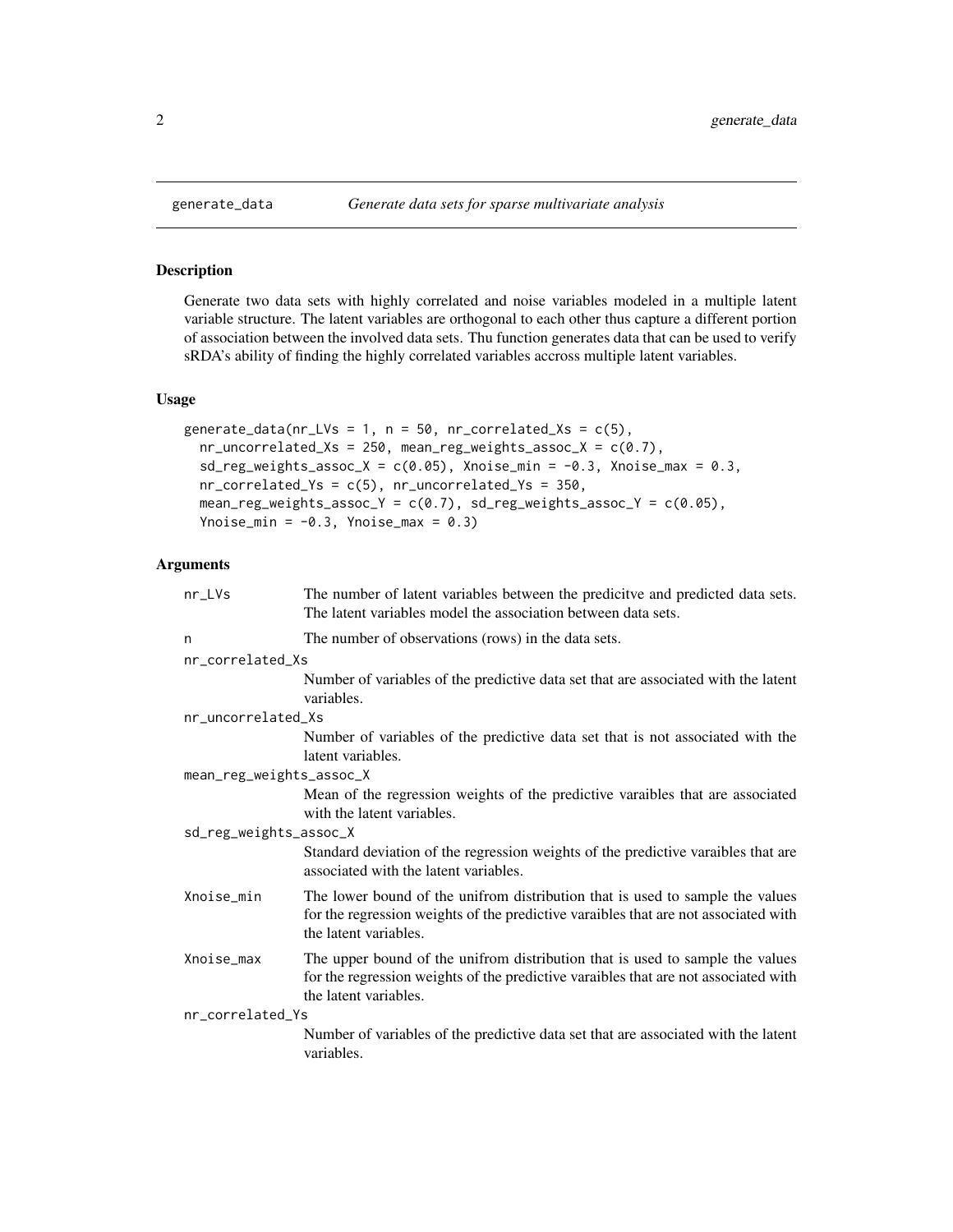#### <span id="page-2-0"></span> $\mathrm{sCCA}$  3

| nr_uncorrelated_Ys       |                                                                                                                                                                                              |
|--------------------------|----------------------------------------------------------------------------------------------------------------------------------------------------------------------------------------------|
|                          | Number of variables of the predicted data set that is not associated with the latent                                                                                                         |
|                          | variables.                                                                                                                                                                                   |
| mean_reg_weights_assoc_Y |                                                                                                                                                                                              |
|                          | Mean of the regression weights of the predicted varaibles that are associated                                                                                                                |
|                          | with the latent variables.                                                                                                                                                                   |
| sd_reg_weights_assoc_Y   |                                                                                                                                                                                              |
|                          | Standard deviation of the regression weights of the predicted varaibles that are<br>associated with the latent variables.                                                                    |
| Ynoise_min               | The lower bound of the unifrom distribution that is used to sample the values for<br>the regression weights of the predicted varaibles that are not associated with the<br>latent variables. |
| Ynoise_max               | The upper bound of the unifrom distribution that is used to sample the values<br>for the regression weights of the prediced varaibles that are not associated with<br>the latent variables.  |

#### Examples

```
# generate data with few highly correlated variahbles
dataXY <- generate_data(nr_LVs = 2,
                           n = 250,
                           nr\_correlated_Xs = c(5,20),
                           nr_uncorrelated_Xs = 250,
                           mean_reg_weights_assoc_X =
                             c(0.9,0.5),
                           sd_reg_weights_assoc_X =
                             c(0.05, 0.05),
                           Xnoise\_min = -0.3,
                           Xnoise_max = 0.3,nr_correlated_Ys = c(10,15),
                           nr_uncorrelated_Ys = 350,
                           mean_reg_weights_assoc_Y =
                             c(0.9, 0.6),
                           sd_reg_weights_assoc_Y =
                             c(0.05, 0.05),
                           Ynoise_min = -0.3,
                           Ynoise_max = 0.3)
# seperate predictor and predicted sets
X <- dataXY$X
Y <- dataXY$Y
```

```
dim(X);dim(Y)
```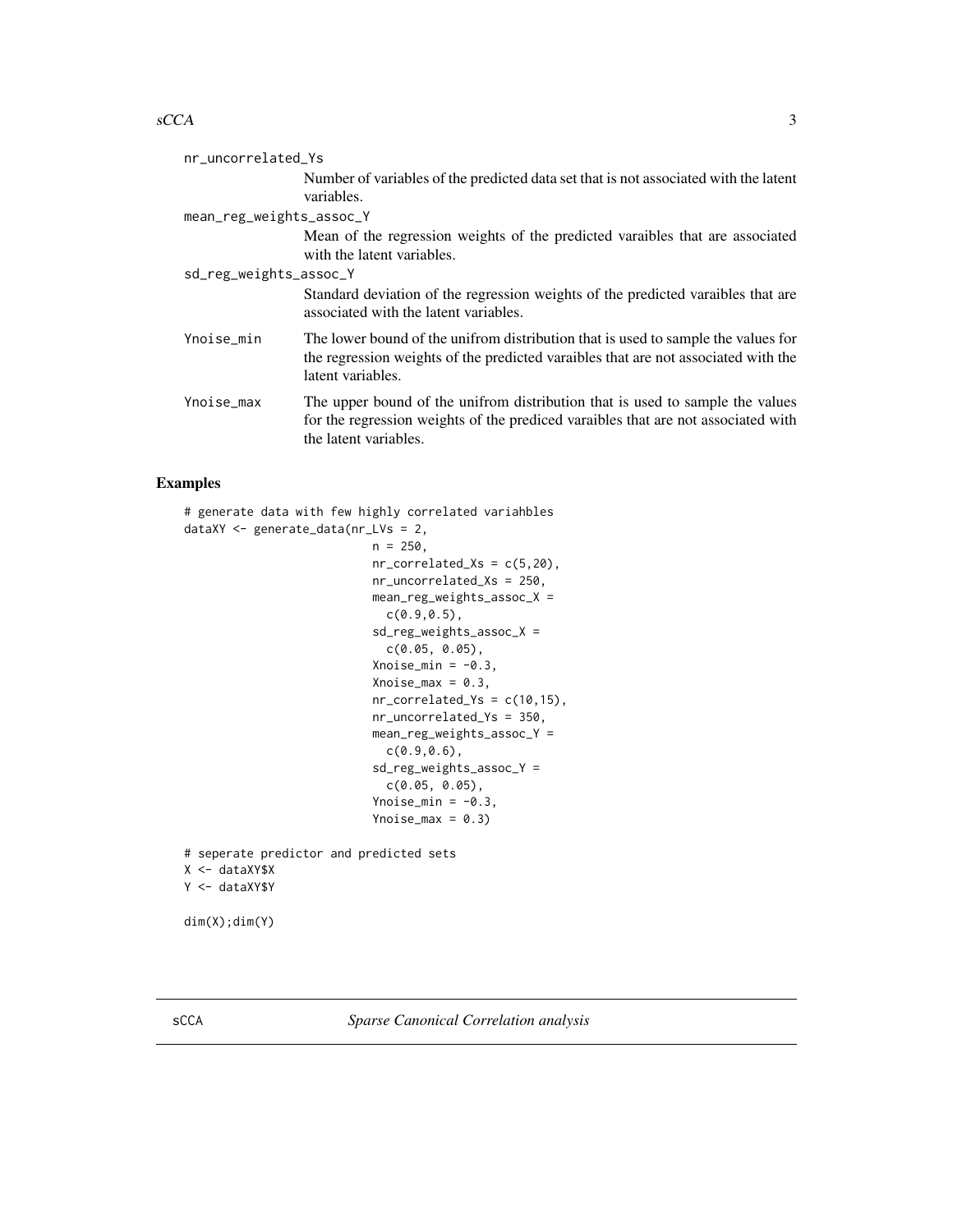#### Description

Sparse Canonical Correlation analysis for high dimensional (biomedical) data. The function takes two datasets and returns a linear combination of maximally correlated canonical correlate pairs. Elastic net penalization (with its variants, UST, Ridge and Lasso penalization) is implemented for sparsity and smoothnesswith a built in cross validation procedure to obtain the optimal penalization parameters. It is possible to obtain multiple canonical variate pairs that are orthogonal to each other.

#### Usage

```
sCCA(predictor, predicted, penalization = "enet", ridge_penalty = 1,
  nonzero = 1, max_iterations = 100, tolerance = 1 * 10^{\circ}-20,
  cross_validate = FALSE, parallel_CV = TRUE, nr_subsets = 10,
 multiple_L V = FALSE, nr_LVs = 1)
```
#### Arguments

| predictor     | The n <sup>*</sup> p matrix of the predictor data set                                                                                              |
|---------------|----------------------------------------------------------------------------------------------------------------------------------------------------|
| predicted     | The n <sup>*</sup> q matrix of the predicted data set                                                                                              |
| penalization  | The penalization method applied during the analysis (none, enet or ust)                                                                            |
| ridge_penalty | The ridge penalty parameter of the predictor set's latent variable used for enet<br>or ust (an integer if cross_validate = FALE, a list otherwise) |
| nonzero       | The number of non-zero weights of the predictor set's latent variable (an integer<br>if $\csc$ validate = FALE, a list otherwise)                  |
|               | max_iterations The maximum number of iterations of the algorithm                                                                                   |
| tolerance     | Convergence criteria                                                                                                                               |
|               | cross_validate K-fold cross validation to find best optimal penalty parameters (TRUE or FALSE)                                                     |
| parallel_CV   | Run the cross validation parallel (TRUE or FALSE)                                                                                                  |
| nr_subsets    | Number of subsets for k-fold cross validation                                                                                                      |
| multiple_LV   | Obtain multiple latent variable pairs (TRUE or FALSE)                                                                                              |
| $nr_LVs$      | Number of latent variables to be obtained                                                                                                          |

#### Value

An object of class "sRDA".

| ΧI              | Predictor set's latent variable scores                                                  |
|-----------------|-----------------------------------------------------------------------------------------|
| <b>ETA</b>      | Predictive set's latent variable scores                                                 |
| <b>ALPHA</b>    | Weights of the predictor set's latent variable.                                         |
| <b>BETA</b>     | Weights of the predicted set's latent variable.                                         |
|                 | nr_iterations Number of iterations ran before convergence (or max number of iterations) |
| SOLVE_XIXI      | Inverse of the predictor set's latent variable variance matrix                          |
| iterations_crts |                                                                                         |
|                 | The convergence criterion value (a small positive tolerance)                            |

The convergence criterion value (a small positive tolerance)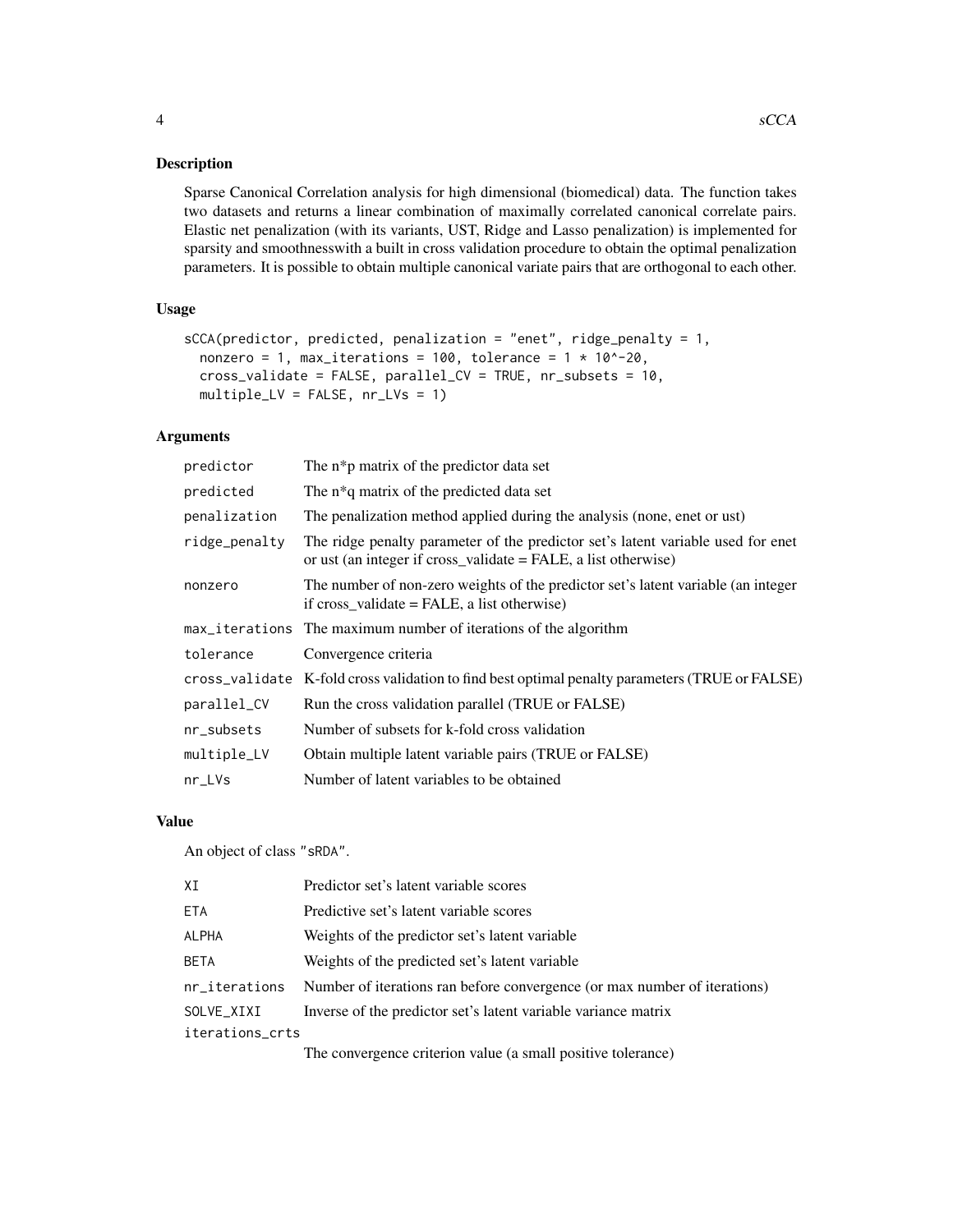#### $\mathrm{sCCA}$  5

| sum_absolute_betas  |                                                                       |  |  |  |  |
|---------------------|-----------------------------------------------------------------------|--|--|--|--|
|                     | Sum of the absolute values of beta weights                            |  |  |  |  |
| ridge_penalty       | The ridge penalty parameter used for the model                        |  |  |  |  |
| nr_nonzeros         | The number of nonzero alpha weights in the model                      |  |  |  |  |
| nr_latent_variables |                                                                       |  |  |  |  |
|                     | The number of latient variable pairs in the model                     |  |  |  |  |
| CV_results          | The detailed results of cross validations (if cross_validate is TRUE) |  |  |  |  |

#### Author(s)

Attila Csala

#### Examples

```
# generate data with few highly correlated variahbles
dataXY <- generate_data(nr_LVs = 2,
                           n = 250,
                           nr\_correlated_Xs = c(5,20),
                           nr_uncorrelated_Xs = 250,
                           mean_reg_weights_assoc_X =
                             c(0.9, 0.5),
                           sd_reg_weights_assoc_X =
                             c(0.05, 0.05),
                           Xnoise_min = -0.3,
                           Xnoise_max = 0.3,
                           nr\_correlated_Ys = c(10, 15),
                           nr_uncorrelated_Ys = 350,
                           mean_reg_weights_assoc_Y =
                             c(0.9,0.6),
                           sd_reg_weights_assoc_Y =
                             c(0.05, 0.05),
                           Ynoise_min = -0.3,
                           Ynoise_max = 0.3)
# seperate predictor and predicted sets
X <- dataXY$X
Y <- dataXY$Y
# run sRDA
CCA.res \leq sCCA(predictor = X, predicted = Y, nonzero = 5,
ridge_penalty = 1, penalization = "ust")
# check first 10 weights of X
CCA.res$ALPHA[1:10]
## Not run:
# run sRDA with cross-validation to determine best penalization parameters
CCA.res \leq sCCA(predictor = X, predicted = Y, nonzero = c(5,10,15),
ridge_penalty = c(0.1,1), penalization = "enet", cross_validate = TRUE,
```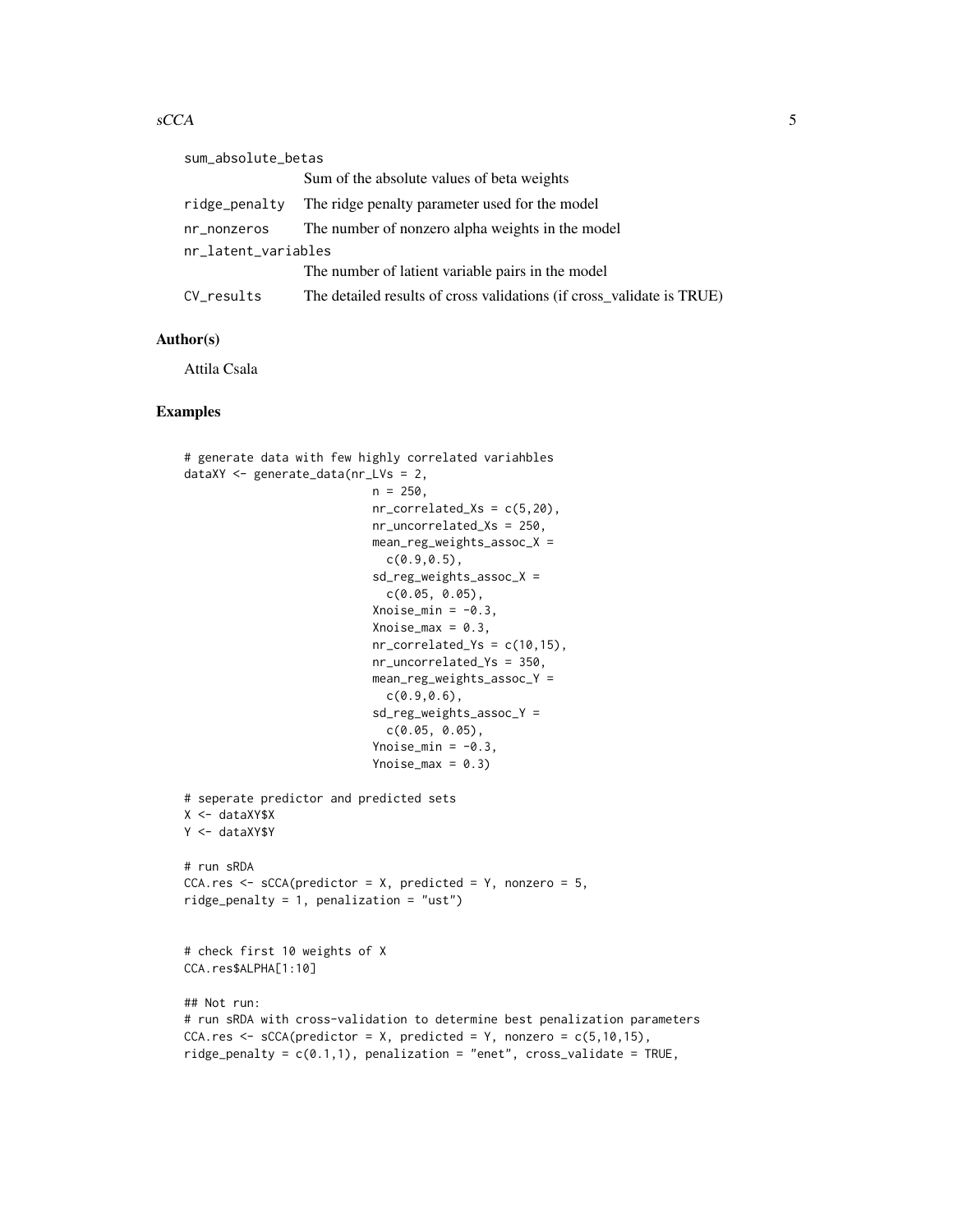<span id="page-5-0"></span> $\mathcal{S}$  sRDA

```
parallel_CV = TRUE)
# check first 10 weights of X
CCA.res$ALPHA[1:10]
CCA.res$ridge_penalty
CCA.res$nr_nonzeros
# obtain multiple latent variables
CCA.res \leq sCCA(predictor = X, predicted = Y, nonzero = c(5,10,15),
ridge\_penalty = c(0.1,1), penalization = "enet", cross\_validate = TRUE,parallel_CV = TRUE, multiple_LV = TRUE, nr_LVs = 2, max_iterations = 5)
# check first 10 weights of X in first two component
CCA.res$ALPHA[[1]][1:10]
CCA.res$ALPHA[[2]][1:10]
# latent variables are orthogonal to each other
t(CCA.res$XI[[1]]) %*% CCA.res$XI[[2]]
## End(Not run)
```
sRDA *sRDA.*

#### Description

#### sRDA.

Sparse Redundancy Analysis (sRDA) to express the maximum variance in the predicted data set by a linear combination of variables (latent variable) of the predictive data set. Elastic net penalization (with its variants, UST, Ridge and Lasso penalization) is implemented for sparsity and smoothness with a built in cross validation procedure to obtain the optimal penalization parameters. It is possible to obtain multiple latent variables which are orthogonal to each other, thus each explaining a different protion of variance in the predicted data set. sRDA is implemented in a Partial Least Squares framework, for more details see Csala et al. (2017).

#### Usage

```
sRDA(predictor, predicted, penalization = "enet", ridge_penalty = 1,
 nonzero = 1, max_iterations = 100, tolerance = 1 * 10^2 - 20,
  cross_validate = FALSE, parallel_CV = FALSE, nr_subsets = 10,
 multiple_L V = FALSE, nr_LVs = 1)
```
#### Arguments

| predictor    | The n <sup>*</sup> p matrix of the predictor data set                   |
|--------------|-------------------------------------------------------------------------|
| predicted    | The n <sup>*</sup> q matrix of the predicted data set                   |
| penalization | The penalization method applied during the analysis (none, enet or ust) |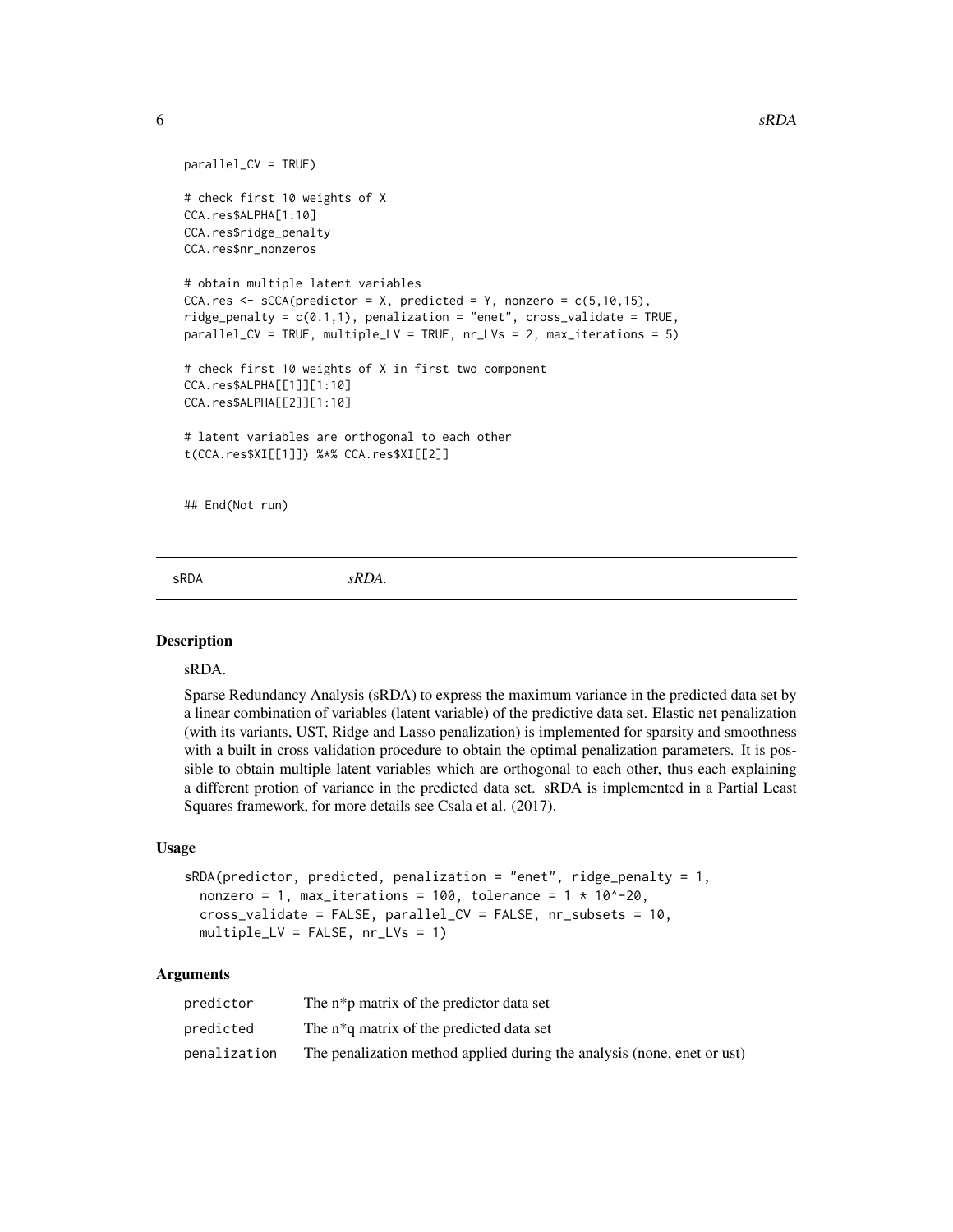| ridge_penalty | The ridge penalty parameter of the predictor set's latent variable used for enet<br>(an integer if $\cos\theta$ validate = FALSE, a list otherwise)    |
|---------------|--------------------------------------------------------------------------------------------------------------------------------------------------------|
| nonzero       | The number of non-zero weights of the predictor set's latent variable used for<br>enet or ust (an integer if cross_validate = FALSE, a list otherwise) |
|               | max_iterations The maximum number of iterations of the algorithm (integer)                                                                             |
| tolerance     | Convergence criteria (number, a small positive tolerance)                                                                                              |
|               | cross_validate K-fold cross validation to find best optimal penalty parameters (TRUE or FALSE)                                                         |
| parallel_CV   | Run the cross validation parallel (TRUE or FALSE)                                                                                                      |
| nr_subsets    | Number of subsets for k-fold cross validation (integer, the value for k)                                                                               |
| multiple_LV   | Obtain multiple latent variable pairs (TRUE or FALSE)                                                                                                  |
| nr LVs        | Number of latent variable pairs (components) to be obtained (integer)                                                                                  |

#### Value

An object of class "sRDA".

| ΧI                  | Predictor set's latent variable scores                                    |  |  |  |  |
|---------------------|---------------------------------------------------------------------------|--|--|--|--|
| <b>ETA</b>          | Predictive set's latent variable scores                                   |  |  |  |  |
| ALPHA               | Weights of the predictor set's latent variable.                           |  |  |  |  |
| BETA                | Weights of the predicted set's latent variable.                           |  |  |  |  |
| nr_iterations       | Number of iterations ran before convergence (or max number of iterations) |  |  |  |  |
| SOLVE_XIXI          | Inverse of the predictor set's latent variable variance matrix            |  |  |  |  |
| iterations_crts     |                                                                           |  |  |  |  |
|                     | The convergence criterion value (a small positive tolerance)              |  |  |  |  |
| sum_absolute_betas  |                                                                           |  |  |  |  |
|                     | Sum of the absolute values of beta weights                                |  |  |  |  |
| ridge_penalty       | The ridge penalty parameter used for the model                            |  |  |  |  |
| nr_nonzeros         | The number of nonzero alpha weights in the model                          |  |  |  |  |
| nr_latent_variables |                                                                           |  |  |  |  |
|                     | The number of latient variable pairs (components) in the model            |  |  |  |  |
| CV_results          | The detailed results of cross validations (if cross_validate is TRUE)     |  |  |  |  |

#### Author(s)

Attila Csala

#### References

Csala A., Voorbraak F.P.J.M., Zwinderman A.H., and Hof M.H. (2017) Sparse redundancy analysis of high-dimensional genetic and genomic data. *Bioinformatics*, 33, pp.3228-3234. [https://doi.](https://doi.org/10.1093/bioinformatics/btx374) [org/10.1093/bioinformatics/btx374](https://doi.org/10.1093/bioinformatics/btx374)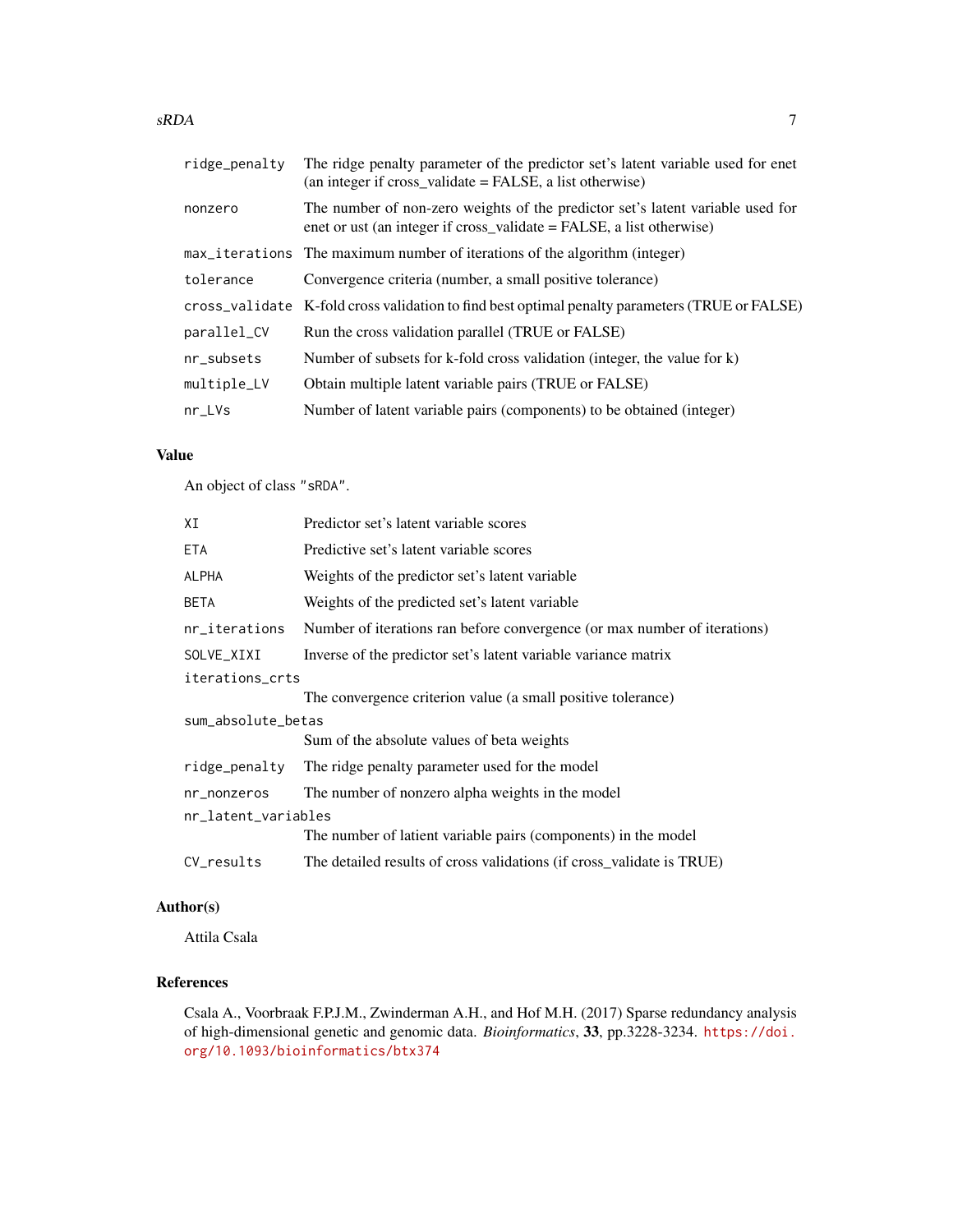#### Examples

```
# generate data with few highly correlated variahbles
dataXY <- generate_data(nr_LVs = 2,
                           n = 250,
                           nr\_correlated_Xs = c(5, 20),
                           nr_uncorrelated_Xs = 250,
                           mean_reg_weights_assoc_X =
                             c(0.9, 0.5),
                           sd_reg_weights_assoc_X =
                             c(0.05, 0.05),
                           Xnoise_min = -0.3,
                           Xnoise_max = 0.3,nr\_correlated_Ys = c(10,15),
                           nr_uncorrelated_Ys = 350,
                           mean_reg_weights_assoc_Y =
                             c(0.9,0.6),
                           sd_reg_weights_assoc_Y =
                             c(0.05, 0.05),
                           Ynoise_min = -0.3,
                           Ynoise_max = 0.3)
# seperate predictor and predicted sets
X <- dataXY$X
Y <- dataXY$Y
# run sRDA
RDA.res \leq sRDA(predictor = X, predicted = Y, nonzero = 5,
ridge_penalty = 1, penalization = "ust")
# check first 10 weights of X
RDA.res$ALPHA[1:10]
## Not run:
# run sRDA with cross-validation to determine best penalization parameters
RDA.res \leq sRDA(predictor = X, predicted = Y, nonzero = c(5,10,15),
ridge_penalty = c(0.1,1), penalization = "enet", cross_validate = TRUE,
parallel_CV = TRUE)
# check first 10 weights of X
RDA.res$ALPHA[1:10]
# check the Ridge parameter and the number of nonzeros included in the model
RDA.res$ridge_penalty
RDA.res$nr_nonzeros
# check how much time the cross validation did take
RDA.res$CV_results$stime
# obtain multiple latent variables (components)
```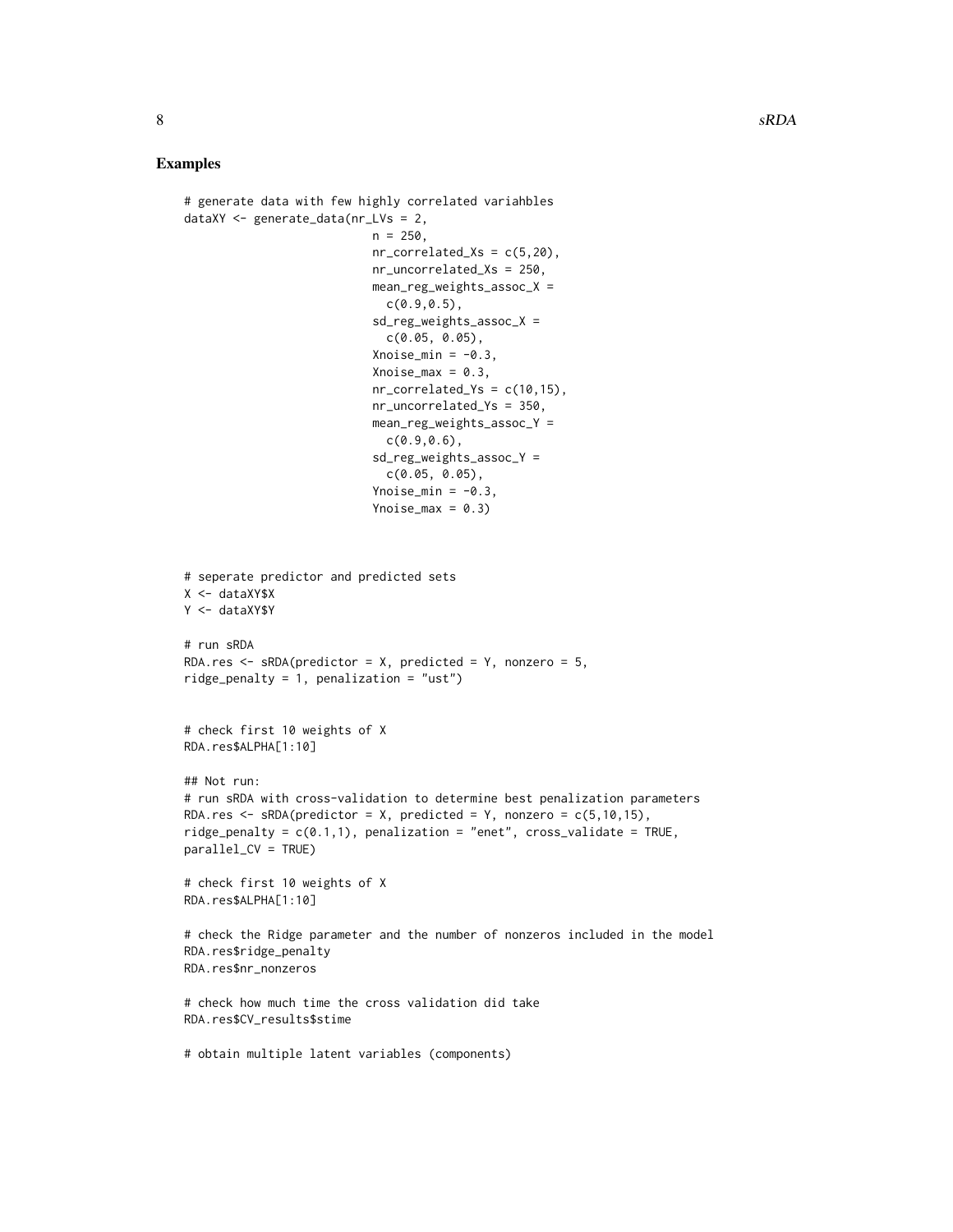#### $sRDA$  9

```
RDA.res \leq sRDA(predictor = X, predicted = Y, nonzero = c(5,10,15),
ridge\_penalty = c(0.1,1), penalization = "enet", cross_validate = TRUE,
parallel_CV = TRUE, multiple_LV = TRUE, nr_LVs = 2, max_iterations = 5)
# check first 20 weights of X in first two component
RDA.res$ALPHA[[1]][1:20]
RDA.res$ALPHA[[2]][1:20]
# components are orthogonal to each other
t(RDA.res$XI[[1]]) %*% RDA.res$XI[[2]]
```
## End(Not run)